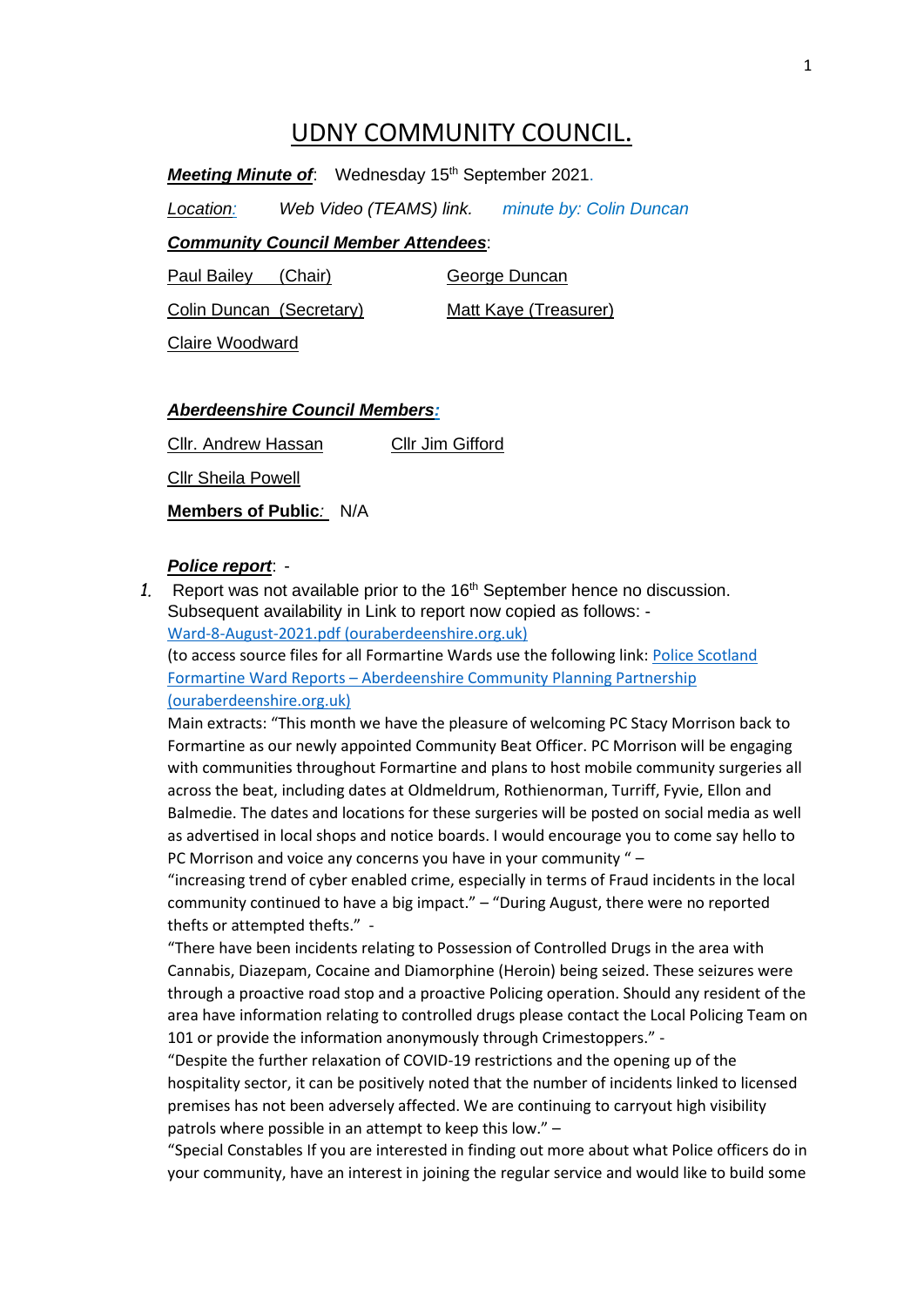experience before hand or would just like to help keep your local community safe, then why not consider applying to be a Special Constable within Police Scotland. For further information about becoming a Special Constable, what they do and how to apply, please visit: https://www.scotland.police.uk/recruitment/special-constables -

- *2. Apologies:* Gary D. Bruce
- 3. *Approval of previous minute:* August 18<sup>th</sup> 2021 meeting minute acceptance proposed by George Duncan seconded by Paul Bailey.
- 4. *Declaration of Member Interest*: None declared.
- 5. **New Items.**
- **UCC membership Training sessions: 2021:-***.* Members reminded of sessions offered (29<sup>th</sup> Sept & 6<sup>th</sup> Oct' 2021, commencing 7pm via Teams) and need for those interested to forward their details with note of interest to the secretary. Four members have noted interest with Secretary to forward details to Jan McRobbie. *Action: Colin Duncan*
- **Community Shelf/ UCC involvement**: Further to presentation of 18<sup>th</sup> August project was raised at Joint Forum where Area manager indicated contact with Samantha Rawlings who is lead on a broader project. Contact made with Samantha with her overall objective and proposed actions discussed. Secretary indicated he would forward invite to Caroline Brown for discussion of how coordination of such projects may be supported. Caroline emailed by Secretary with invite.
- **Rainnieshill / JKR Quarry Application:** As stated in the agenda Notification sent to Councillors regarding the Planning Application. Secretary sought detailed information regarding the application status / progress as application appeared unchanged. Response received, quote –

*"The application is still undergoing assessment at this time and, as with many Major Applications, it looks unlikely that the determination date will be met. However, an agreed (rolling) timeframe for its assessment and determination has been agreed with the Agent. The application will be referred to Formartine Area Committee and Garioch Area Committee ahead of its determination. There are no firm dates set for referral to said meetings at this time, however, if you wish to keep an eye on progress, you will be able to see the upcoming meeting agendas online at: Aberdeenshire Council - [Committees and Meetings](https://committees.aberdeenshire.gov.uk/Committees.aspx)"*

The information provided being verified. Secretary advised that residents out with Udny Boundary had been advised to ensure that their area councillors were kept up to date and fully aware of the residents opinions and concerns.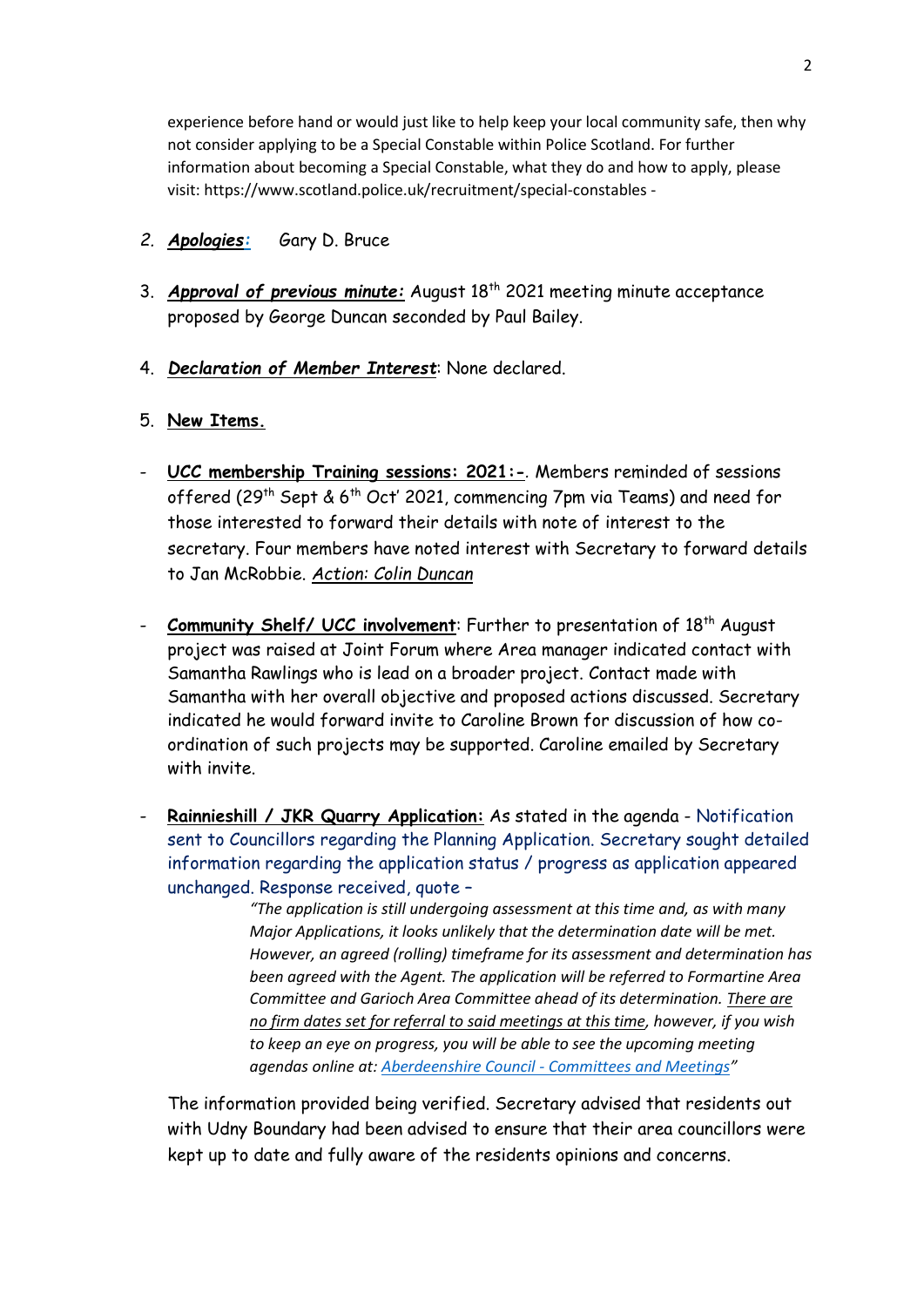- **Tidy Village Grant:** Attendees were advised that deposit of £500 to UCC account had been completed permitting the organisation of the Litter Pick program as conducted in previous years. A further £100 deposit had been made in lieu of the previous Village in Bloom competitions. Community Councillors present unanimously agreed that the purchase of Tree saplings be actioned as in previous year. Udny Climate Action group to be contacted for advice on accessible areas within Udny for the planting. *Action: Colin Duncan.*
- **Flood Risk Management Plans SEPA Public Consultation:** Secretary informed of current activity / plans for Flood Risk Management**,** PDF documents provided. Pitmedden has not been included as a Target Area. Discussion regarding potential 'Flood Water Containment' area be considered with suggestion that the low-lying area opposite Milldale development, to the west side of the B999 may be a suitable site. With extensive works underway / completed in flood management within the Inverurie Old Meldrum Road / River Urie flood area valuable information may be available. Also detailed information regarding past Pitmedden Flood instances to be sought. *Consultation closes 31st October 2021. Action : Colin Duncan*

### **Update of Items discussed at Previous meeting**

- **UCC Membership:** UCC remain 3 members short while, as per constitution, allows for 2 further members by Co-Opt procedure. Concerted effort required to publicise across UDNY. Methods discussed included Social Media posts across the many sites available. A 'Post Box Drop' was a favoured option. Suitable 'Pamphlet and script' required. Recruitment of 'delivery persons' required. To which Matt Kaye suggested that Scout Groups may be an option for delivery while Paul Bailey assumed the responsibility for creation of Flier creation*.*
- *7* **Planning Applications: -** George Duncan advised that there was nothing new to report through Weekly Listings. It was noted that Mid-Formartine / Udny boundary has been particularly quiet over past months.

## **8 Notable Items sent by e-mail**.

**Pitmedden Christmas lights** : Members notified that approval for the installation of Christmas lights has been received. Date for 'switch on' has been set BUT the scope of activities shall be subject to Covid 19 situations close to the planned event.

Paul Bailey advised that he had contact within a Local Helicopter company who may be able to offer Simulator sessions. It was muted that this may provide scope for a fund raising Raffle.

Questions raised regarding Hattoncrook Christmas lights project. It was advised that currently there was a lack of funding to support the program which entails the installation of 'connectors' to the lighting standards in Hattoncrook (this being Council controlled activity with application and funds required by end of June) along with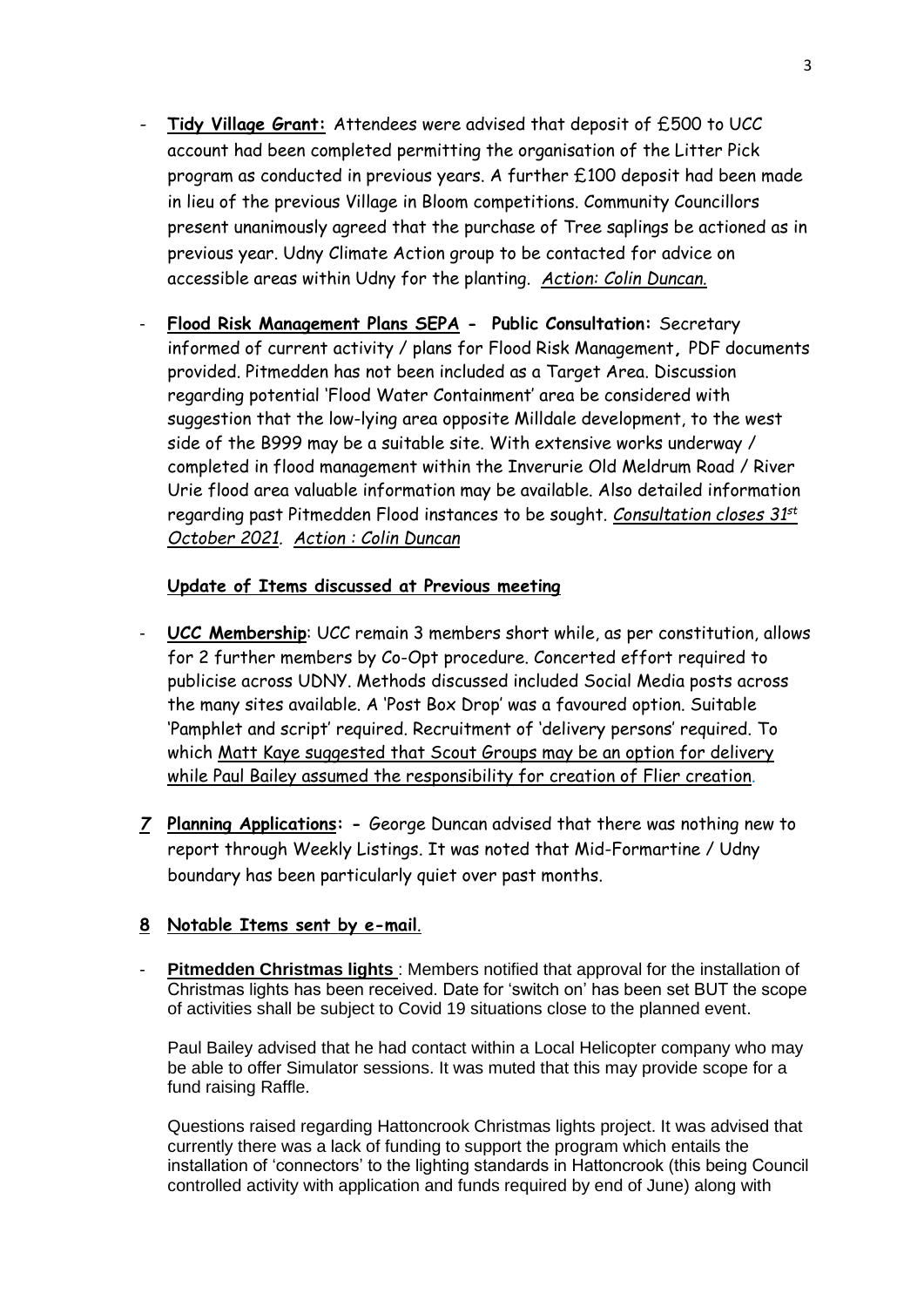identification, purchase and certification of suitable Motifs. Project to be considered at later date regarding possible funding opportunities.

- **Adopted red telephone boxes**. Request from a Susan Rhodes who, for her dissertation, is researching 'Red Telephone Boxes, Creative Communication.' A visit to Udny Green's Red Telephone Box prompted a request "*could let me know which specific community group adopted and is responsible for this telephone box? " Also a request to complete a questionnaire attached to the communication. Paul Bailey advised that he had made contact and shared his knowledge with Susan. Paul also advised those present that the existence of 39 Red Boxes exist at current count.*
- **9 Finance report**: Matt Kaye provided current financial position with available funds covering commitments of current financial year while excess balance being minimal.
- **10 Climate Action report**: With Gary Bruce being unavailable there was a brief discussion regarding Pitmedden in general. The subject of 'Dog Mess' raised once more with certain locations being more evident than others. Access to community bins raised to which members were advised that there are possibly bins available for supply through Aberdeenshire Council. Cllr Hassan assisted UCC by contacting the responsible parties with request to furnish to locations at Hattoncrook and at the Garage / Surgery carpark entrance area in Pitmedden.

Suggestions of 'Do Not Foul' notices be placed in specific locations also general notices for display and inclusion in social media pages. A further point regarding the disposal of Dog waste, concerns regarding toxins (extracted from Web Search. *Whipworms, hookworms, tapeworms, roundworms, and even earthworms, dog poop has got them all. And it gets better; E. coli, salmonella and Campylobacteriosis all of which are no fun, and can be transmitted to humans*.)

Proposal to contact Udny Climate Action seeking advise on possible 'Safe' treatment / disposal of dog waste. *Action: Colin Duncan*.

# *11* **AOCB**.

- Defibrillator training requested at Hattoncrook to be arranged between George Duncan and Paul Bailey at earliest opportunity.
- George Duncan enquired after possible Induction Training sessions in the future. George was advised that secretary shall make enquiries with organiser and update George once confirmed.
- Road speed a frequent and recurring subject. Traffic speed at the entry and exit to the southern end of Pitmedden remains a concern. A parent of young